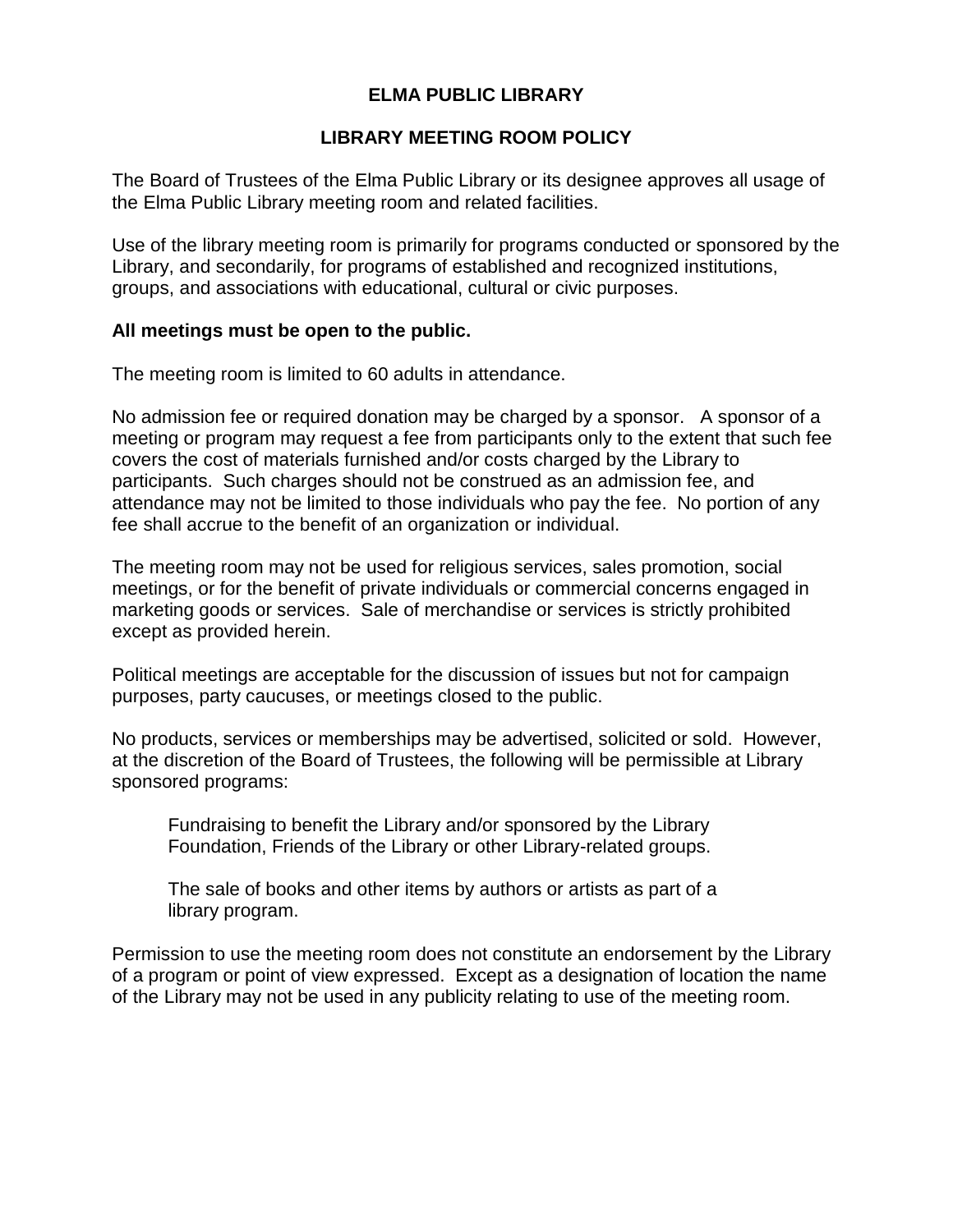#### **MEETING ROOM APPLICATION**

Formal application for the use of the meeting room is made with the Library Director. An individual responsible for the meeting (sponsor) must complete and sign an application form. Reconfirmation of the meeting should be made with the Library Director two weeks prior to the meeting. Cancellations or change of meeting dates also must be cleared with the Library Director.

Programs which are planned by the Library take precedence over meetings of outside groups. The Library reserves the right to pre-empt the use of meeting space for Library purposes upon two (2) weeks' notice to the organization which had requested that space.

Meetings are reserved on a first come, first serve basis. As long as meetings do not conflict with one another, there is no objection to regular meetings of the same group.

The Library, through its Director, may charge fees for the use of its meeting room for cleaning, security and/or chair and table set up and take down. If the room is left in disarray a charge may be levied against the sponsor and/or future use of the meeting room may be denied.

Approved by the Elma Public Board of Trustees January 10, 2012, Amended June 11, 2019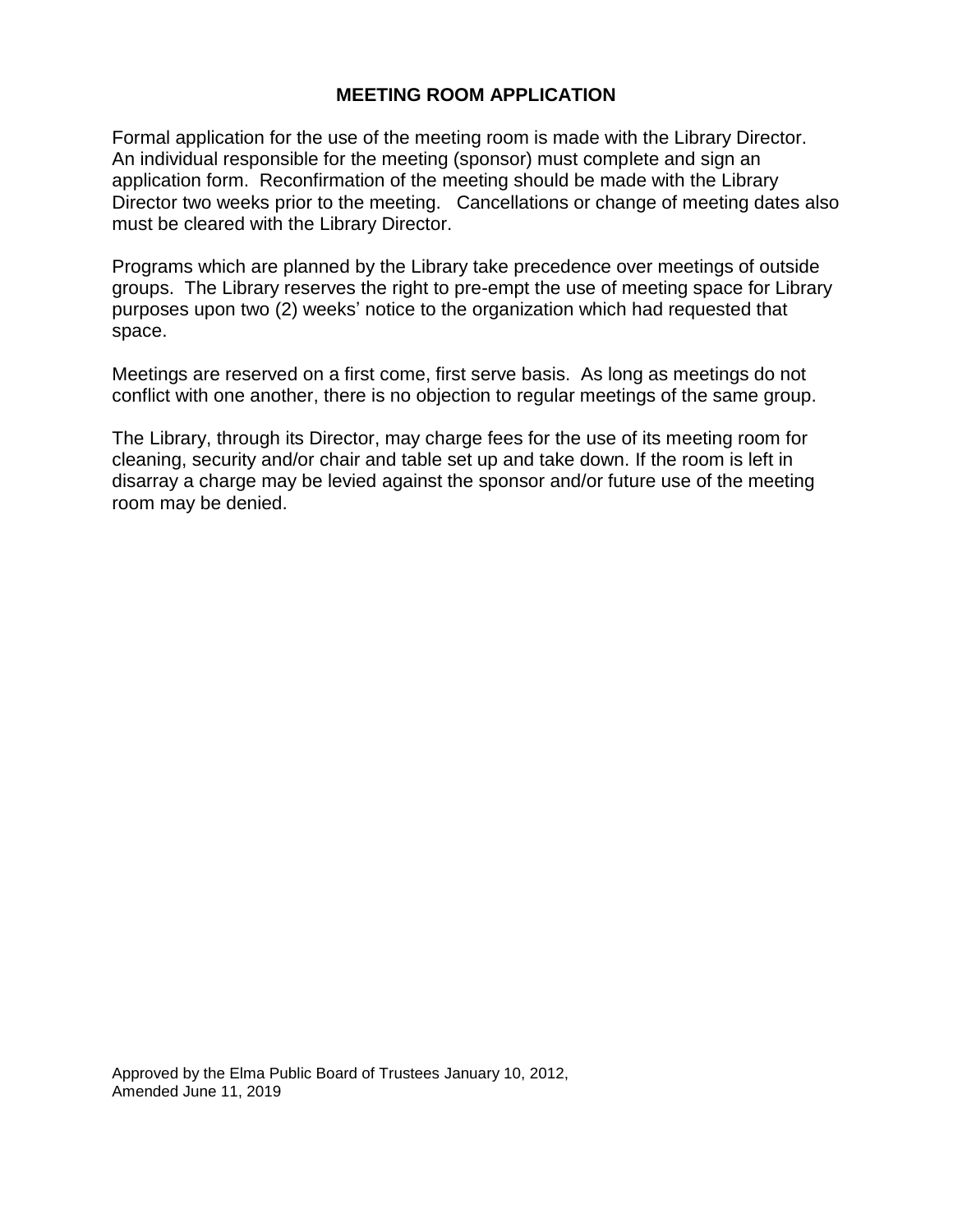## **ELMA PUBLIC LIBRARY**

## **MEETING ROOM RULES OF USE**

- 1. The meeting room is available for use only during the Library's normal hours of operation.
- 2. Meetings must be conducted in such a way as not to disturb Library operations. The Sponsor is responsible for managing orderly behavior of all attendees. Adult supervision is required for any group of minors. Sponsors and program participants are expected to conform to the Library Rules of Conduct, copies of which are available on request.
- 3. No cooking may be done or food served without the approval of the Library head. No alcohol may be served at any time. No smoking is permitted.
- 4. Programs should be planned so that meeting space will be vacated 15 minutes before closing time.
- 5. Meeting room must be left in an acceptable condition. Tables and chairs should be returned to the positions in which they were found, if set up and take down arrangements have not been made previously.
- 6. No games of chance may be played.
- 7. The Library will provide no storage space and assumes no responsibility for equipment or personal articles belonging to applicants or their guests.
- 8. The Sponsor accepts liability for all damage to Library facilities or loss of Library property.
- 9. All publicity is the responsibility of the Sponsor and must clearly identify the sponsoring organization. The location of the Library may be publicized, but the Library telephone number may not be placed on publicity, as the Library is not a source of information concerning the event. Neither the name nor the address of the Library may be used as the official address or headquarters of an organization. No deliveries are to be made unless the Sponsor is present to accept them.
- 10. The Sponsor assumes responsibility for participant accommodations (e.g., assistive listening devices, etc.) and specific articles of compliance as required by the Americans with Disabilities Act. The Library does not discriminate on the basis of disability or age in any of its programs or services, and organizations using the Library's meeting rooms are required to provide reasonable accommodations for persons with disabilities (e.g., assistive listening devices, interpreters, etc., when, and if, possible) as required by the Americans with Disabilities Acts.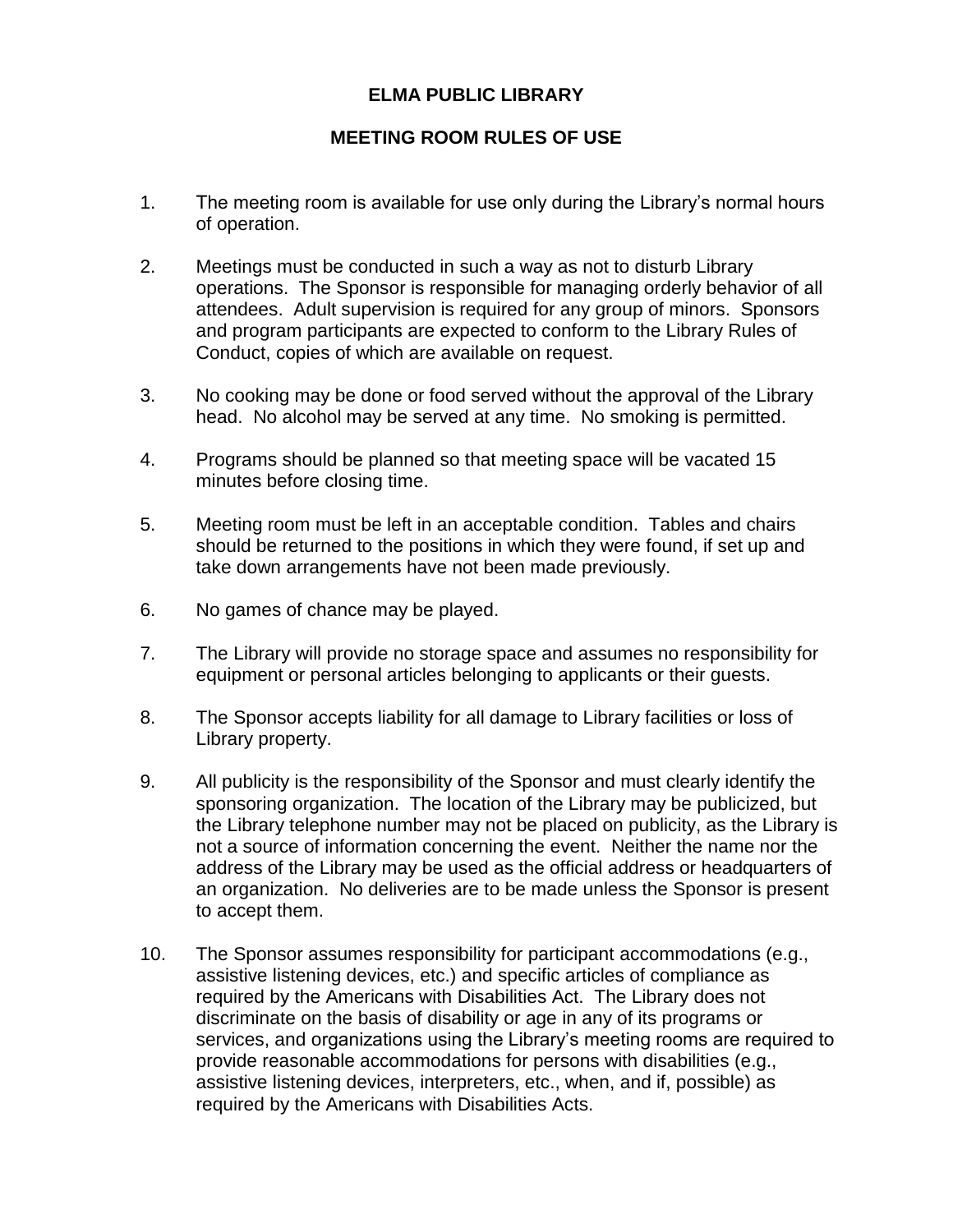11. Library personnel must have free access to the meeting room at all times. The Library retains the right to monitor all meetings conducted on the premises to ensure compliance with the above regulations. Violation of any of the Library's rules shall be grounds for denial of future use of meeting space.

Meeting room policy is determined by the Board of Trustees, and is subject to review and revision at the discretion of the Board. Appeals to any of these policies must be submitted to the Board of Trustees in writing.